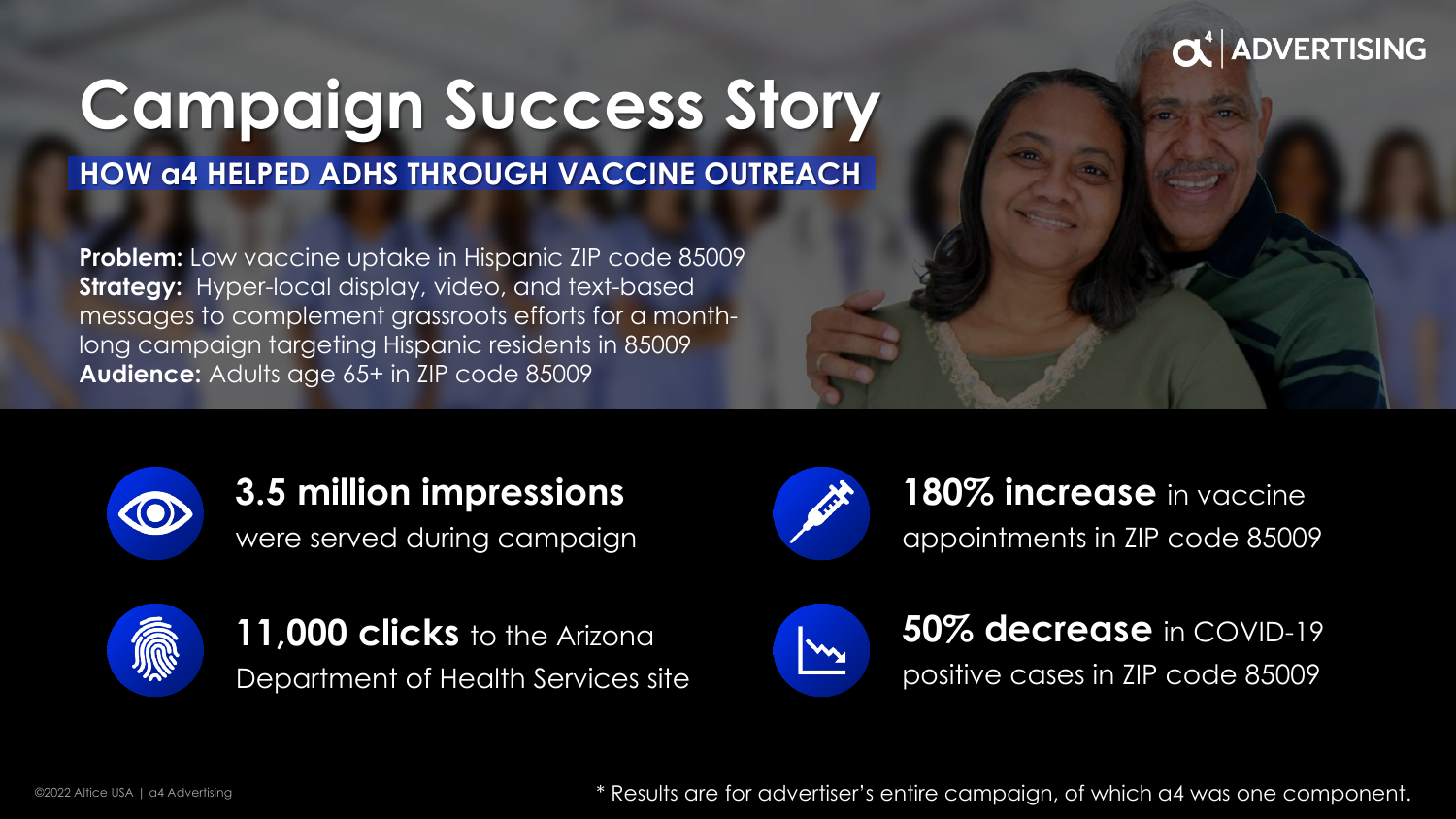### $\mathbf{C}^4$  ADVERTISING

# **Results That Matter**

#### **CAMPAIGN HIGHLIGHTS**

| <b>Tactic</b>             | Impressions | <b>Clicks</b> | <b>CTR</b> | National<br>benchmarks   | <b>Views</b> | <b>VCR</b> |
|---------------------------|-------------|---------------|------------|--------------------------|--------------|------------|
| Hyperlocal<br>Display ads | 2,364,697   | 5,816         | .25%       | .08% -.10%               | N/A          | N/A        |
| Hyperlocal<br>Video Ads   | 1,176,989   | 4,767         | .41%       | (Video:30)<br>.15% -.25% | 911,213      | 61.30%     |
| Geofenced<br>AdMessenger  | 35,300      | 945           | 2.68%      | .50% -.80%               | N/A          | N/A        |

#### **KEY RESULTS**

**400 residents over the age of 65 were registered to receive the vaccine, and 170 people requested transportation efforts\*** 

\* Results are for advertiser's entire campaign, of which a4 was one component.